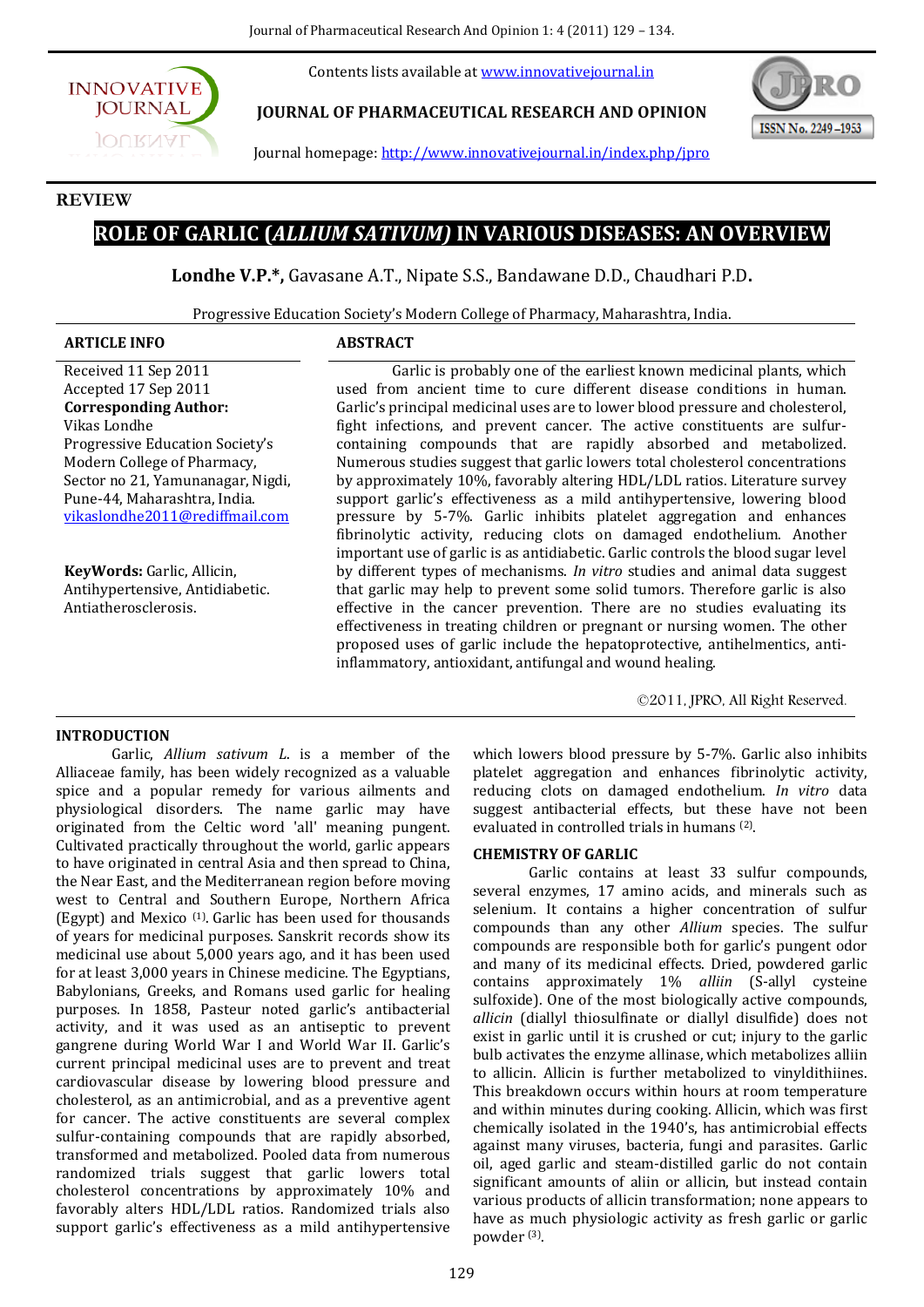

# **ROLE OF GARLIC IN VARIOUS DISEASES Antihypertensive Potential**

Hypertension (systolic blood pressure (SBP)  $\geq 140$ mm Hg; diastolic blood pressure (DBP)  $\geq$  90 mm Hg) is a known risk factor for cardiovascular morbidity and mortality, affecting an estimated 1 billion individuals worldwide. Garlic (*Allium sativum*) has played an important dietary as well as medicinal role in human history. Blood pressure reducing properties of garlic have been linked to its hydrogen sulphide production and allicin content – liberated from alliin and the enzyme allinase which has angiotensin II inhibiting and vasodilating effects, as shown in animal and human cell studies. Studies concerning the effect of garlic consumption on blood pressure are not as numerous as the effect of garlic on serum lipids. Again, inconsistent results of the effect of garlic on blood pressure are abounding. For example, intake of about 900 mg, day–1 garlic powder in hypercholesterolemic, mild hypertension patients, and normotensive subjects resulted in lower diastolic blood pressures as compared to the non-garlic consuming groups. In another study, there was a 5.5% decrease in systolic blood pressure and a modest reduction of diastolic blood pressure in response to 900 mg, day–1 aged garlic consumption. In contrast to the above mentioned studies, consumption of 900 mg, day–1 garlic powder in 42 healthy adults was of no effect on blood pressure. Studies on animal models to determine the effects of garlic on blood pressure are few but all of these reports indicate a blood pressure lowering ability of garlic. For example, consumption of 2% wild garlic leaves powder for 8 weeks was effective in lowering the blood pressure in normotensive rats'. The antihypertensive effects of garlic extract in the rat, two-kidney one-clip Goldblatt model has been reported by the researcher. Garlic gavage (100 mg, kg–1 body wt) in rats has also been shown to block hypoxic pulmonary hypertension. Allicin is known to be a systemic vasodilator; moreover it acts as a pulmonary vasodilator in anesthetized intact-chest cat and isolated lung of the rat under constant flow conditions (4-11) .

## **Wound Healing Potential**

Successful wound healing depends upon angiogenesis, and impaired angiogenesis is a hallmark of the chronic wounds encountered with diabetes and venous or arterial insufficiency. To intervene and improve wound closure, it is essential to investigate the effects of different natural remedies in wound healing. Study was done on the chicken dorsum skin excision wound assay to investigate the influence of different concentrations of aged garlic solution (AGS) on wound healing. Gross, histopathology, scanning electron microscopy (SEM) and computer-based three-dimensional (3D) image-probing techniques were utilized to determine the effects of AGS on wound closure, re-epithelialization, dermal matrix regeneration, and angiogenesis (12,13) .

## **Antidiabetic Potential**

Diabetes is a metabolic disturbance that gradually affects the function of various systems in the body. Poorly

controlled blood glucose is believed to be the most important factor in the development of diabetic complications in both type 1 and type 2 diabetes. Based on report of WHO, garlic can be used for helping treatment of hyperglycemia. According to a report by Ryan et al. (2001), one-third of diabetic patients take alternative medications that they consider efficacious, of which garlic is the most commonly used. Garlic and garlic constituents prepared by various means have been shown to have antidiabetic actions.

In diabetic patients, it was reported that garlic oil can correct hyperglycemia. In addition, a precursor of various allyl sulfide constituents of garlic oil, S-allylcysteine sulfoxide (allin), was shown to have a hypoglycemic effect similar to that of glibenclamide. Garlic has been found to be effective in lowering serum glucose levels in STZ-induced as well as alloxan-induced diabetic rats and mice. Most of the studies showed that garlic can reduce blood glucose levels in diabetic mice, rats and rabbits. It is not clear how garlic actually works in alleviating hyperglycaemia. The hypoglycaemic action of garlic could possibly be due to an increase in pancreatic secretion of insulin from β-cells, release of bound insulin or enhancement of insulin sensitivity. It has been previously suggested that garlic (allicin) can enhance serum insulin by effectively combining with compounds like cysteine, which would spare insulin from SH group reactions which are a common cause of insulin inactivation. Another mechanism proposed by researcher states that the antioxidant effect of S-allyl cysteine sulfoxide, an isolated product from garlic, may contribute to its beneficial effect in diabetes. Research postulate garlic may act as an antidiabetic agent by increasing either the pancreatic secretion of insulin from the β-cells or release of bound insulin  $(14-18)$ .

## **Anticancer Potential**

A number of studies have demonstrated the chemopreventive activity of garlic by using different garlic preparations including fresh garlic extract, aged garlic, garlic oil and a number of organosulfur compounds derived from garlic. The chemopreventive activity has been attributed to the presence of organosulfur compounds in garlic. The exact mode of action was not fully understood, but several modes of action have been proposed. These include its effect on drug metabolizing enzymes, antioxidant properties and tumor growth inhibition. Most of these studies were carried out in the animal models. Also, recent research has focused on the antimutagenic activity of garlic. Recently, it has been observed that aged garlic extract, but not the fresh garlic extract, exhibited radical scavenging activity. The two major compounds in aged garlic, S-allylcysteine and S-allylmercapto-L-cysteine, had the highest radical scavenging activity. In addition, some organosulfur compounds derived from garlic, including S-allylcysteine, have been found to retard the growth of chemically induced and transplantable tumors in several animal models. Therefore, the consumption of garlic may provide some kind of protection from cancer development (19-21) .

## **Antiatherosclerosis and Hypolipidemic Potential**

Atherosclerosis, the complex interaction of serum cholesterol with the cellular components of the arterial wall, the pathogenic substratum of many cardiovascular diseases, continues to be the leading cause of death in developed countries. However, the mechanism of the onset and development of atherosclerotic lesions is not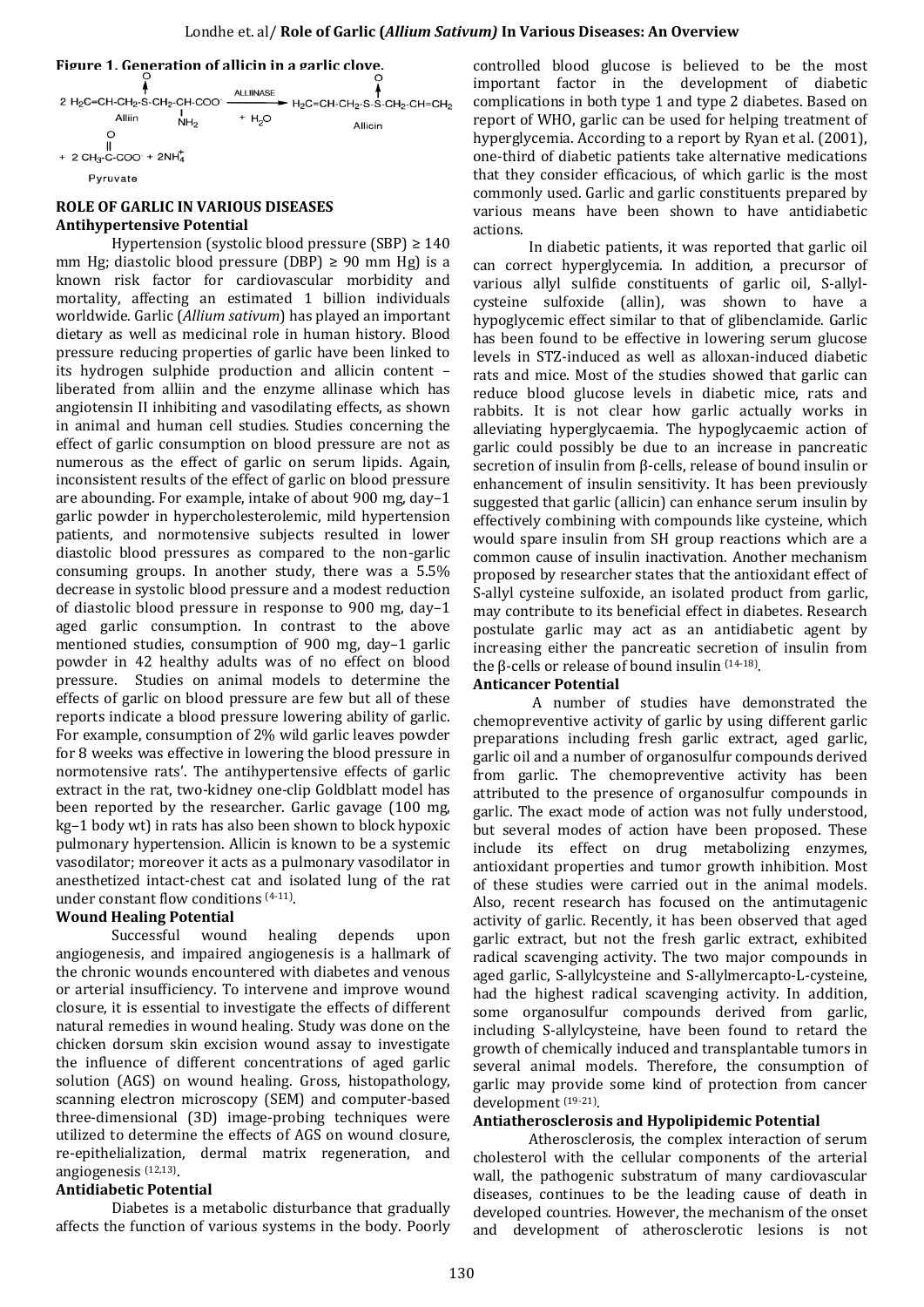completely understood. Nevertheless, in recent years, remarkable progress has been made in the prevention and treatment of atherosclerosis. Atherosclerotic diseases such as ischaemic heart disease, stroke, and peripheral arterial disease are associated with high serum cholesterol, male gender, age, hypertension, cigarette smoking, diabetes. The direct influence of garlic in preventing onset and development of atherosclerotic lesions and inducing regression of the lesions on the artery wall can be divided into antiatherogenic or preventive and antiatherosclerotic or therapeutic, respectively. Thus, garlic produces both antiatherosclerotic (therapeutic) and antiatherogenic (preventive) effects on experimental atherosclerosis. Garlic's antiatherosclerotic activity is probably due to its direct effect on the processes occurring in the vascular wall as it does not depend on blood cholesterol lowering. The direct antiatherosclerotic effect of garlic can be explained by its action at the level of arterial cells. The earliest manifestation of atherosclerosis is an accumulation of intra and extracellular lipids. Accumulation of intracellular lipids, primarily cholesterol, in the subendothelial intimal cells is accompanied by stimulation of cell proliferation and the extracellular matrix productions Lipid accumulation (lipidosis), enhanced proliferation and accumulation of extracellular connective tissue matrix (fibrosis) are the major manifestations of atherosclerosis at different stages of plaque formation. It has been recently demonstrated that garlic lowers the contents of free cholesterol and cholesteryl esters in lipid-overloaded arterial cells. After 24 h of incubation in a primary culture of smooth muscle cells derived from atherosclerotic plaque of human aorta, aqueous extract from garlic powder decreased free cholesterol by 30%, cholesteryl esters by 30-40%, and triglycerides by 20%. The mechanisms of garlic's direct effect on intracellular lipids can be explained by its ability to suppress lipid synthesis as garlic powder extract inhibits biosynthesis of cholesteryl esters and triglycerides in atherosclerotic cells. In addition, garlic extract inhibits the activity of acyl-CoA:cholesterol acyltransferase (ACAT), the enzyme involved in the formation of cholesteryl esters, the main component of the excessive fat accumulated by cells. In atherosclerotic cells overloaded with cholesteryl esters ACAT activity is 3-fold higher than in normal cells; aqueous extract of garlic powder decreases this enzyme activity to normal levels. On the other hand, garlic extract stimulates cholesteryl ester hydrolase that degrades cholesteryl esters in atherosclerotic cells. The influence of garlic on both enzyme activities may explain cholesteryl ester reduction. Garlic inhibits proliferation of atherosclerotic cells and other cell types,h0.h2 as well as collagen synthesis and accumulation in the aorta thus, all the major manifestations of atherosclerosis (lipidosis, proliferation, and fibrosis) show a tendency toward a decrease and normalization under the action of garlic, which may account for the direct antiatherosclerotic effect (22-24, 9, 10, 16) .

# **Antimicrobial Potential**

The antibacterial properties of crushed garlic have been known for a long time. Various garlic preparations have been shown to exhibit a wide spectrum of antibacterial activity against Gram-negative and Grampositive bacteria including species of *Escherichia, Salmonella*, *Staphylococcus, Streptococcus, Klebsiella*, *Proteus*, *Bacillus*, and *Clostridium.* Even acid-fast bacteria such as *Mycobacterium tuberculosis* are sensitive to garlic. Analysis of steam distillations of crushed garlic cloves

performed over a century ago showed a variety of allyl Sulfides isolated and identified the component responsible for the remarkable antibacterial activity of crushed garlic cloves. The compound turned out to be an oxygenated sulfur compound which they termed allicin from the Latin name of the garlic plant, *Allium sativum* (25-28) .

# **Antifungal Potential**

Garlic (Allium sativum) is an intriguing herb with alleged powers ranging from warding off vampires to the more recently reported power of curing fungal infections. Fungal infections have become an important aspect of modern infectious disease practice. The prominence of fungi as pathogens may be due to the longer survival of immunocompromised patients, the recent development and usage of broader-spectrum antibiotics, or the wider use of immunosuppressive and cancer chemotherapeutic agents. High dilutions of extracts of Allium sativum, or garlic, have been shown to possess fungistatic and fungicidal activity in vitro and in vivo. In the People's commercial A. sativum extracts are widely used to treat patients with systemic fungal infections. In support of the use of A. sativum to treat cryptococcal meningitis, researcher found anti-Cryptococcus neoformans activity in plasma and cerebrospinal fluid (CSF) following intravenous (I.V.) administration of a commercial A. sativum extract. *Allium sativum*, had the best activity against the three *Candida albicans.* The antifungal activity of six fractions derived from garlic was investigated in an in vitro system. Ajoene had the strongest activity in these fractions <sup>(29-32)</sup>.

# **Immunomodulatory Potential**

*Allium sativum* an important medicinal plant having immunomodulatory effects. Three proteins showing immunomodulatory were separated from garlic by Q-Sepharose chromatography of 30 kD ultrafiltrate of raw garlic extract. All these proteins exhibit the mitogenic activity towards human peripheral blood lymphocytes, murine splenocytes and thymocytes. P.Venkatesh *et al*.,was isolated these immunomodulatory proteins from raw garlic, and examine their effects on the immune system (lymphocytes, mast cells and basophils) in relation to mitogenicity and hypersensitivity. The richly present garlic ImPs, QR-1 and QR-2, identified in present study as the lectins or agglutinins ASA II and ASA I, was found to be potent mitogenic activity having potential utility in therapeutic immunomodulation. Garlic has been shown to be a possible biological response modifier. First reported the augmentation of tumor immunity by garlic; subsequently a variety of immunostimulatory effects of garlic were reported. Because certain diseases can be caused by immune dysfunction, modification of immune functions by garlic may contribute to the treatment and prevention of diseases. Thus, some pharmacologic effects of garlic might be mediated through immunomodification. A unique garlic preparation, called aged garlic extract (AGE) has been reported to have an array of pharmacologic effects, including immunomodulation. (33-35)

# **Antioxidant Potential**

In vivo antioxidant effects of several organosulfur compounds derived from garlic have been studied. In one study, two lipophilic organosulfur compounds, diallyl sulfide (DAS) and diallyl disulfide (DADS) and two hydrophilic organosulfur compounds, s-ethyl cysteine (SEC) and n-acetyl cysteine (NAC), protected against lipidrelated oxidations by activating associated antioxidant enzymes. The in vivo antioxidant effects of four test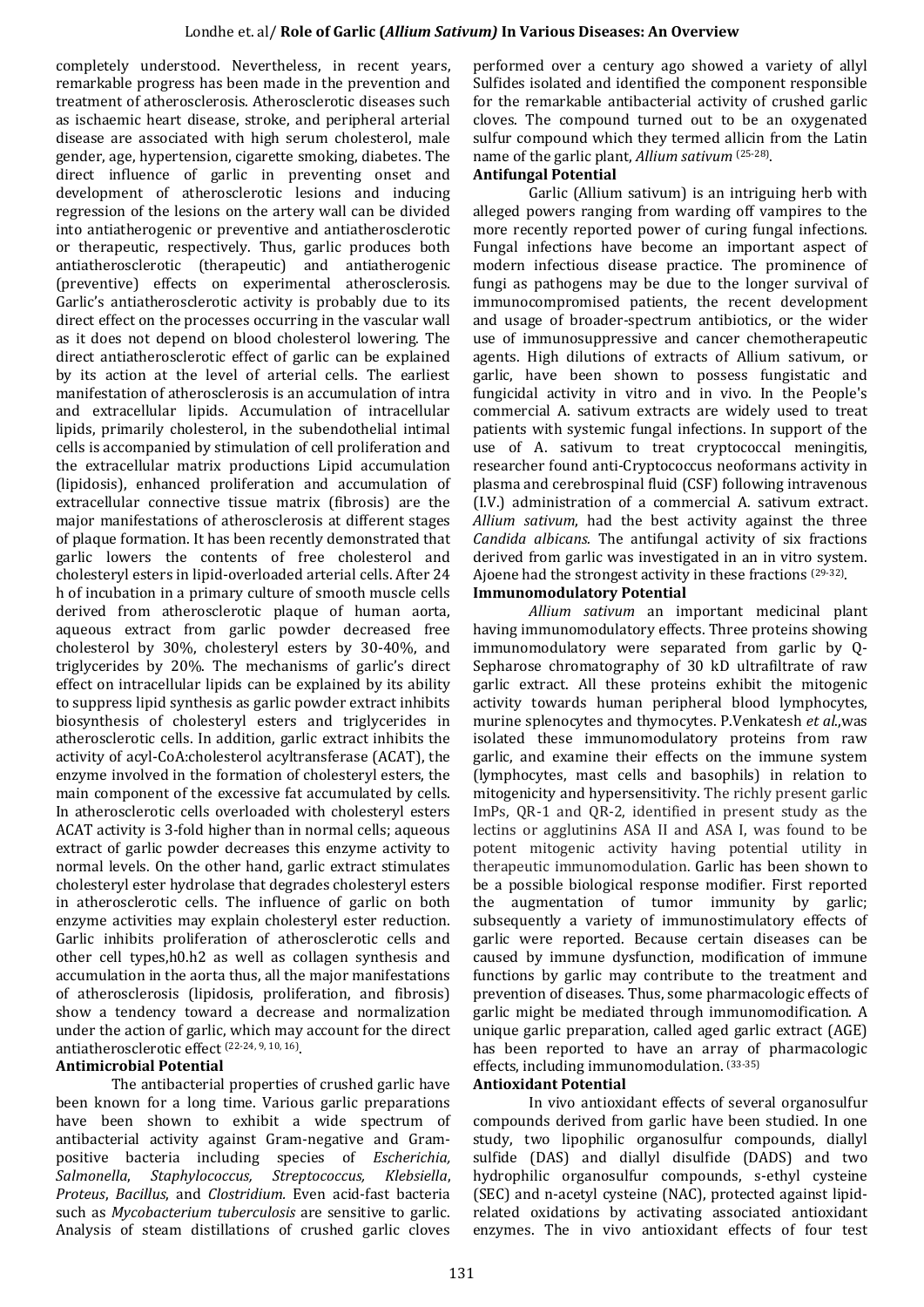organosulfur compounds against lipid-associated oxidations have been studied by researcher reported that these antioxidant effects were due to the activation and modification of several enzymes such as 3-hydroxy-3 methylglutaryl- CoA reductase, glutathione-s-transferase and catalase (36, 26) .

# **Antiinflammatory Potential**

Cytokines involved in inflammatory bowel disease (IBD) direct a predominantly cell-mediated T helper- 1 (Th1) immune response. The nonspecific antiinflammatory treatment being used in the management of patients with IBD has not changed much since the 1970s and new therapeutic agents are keenly sought. Several compounds isolated from *Allium sativum* (garlic) modulate leukocyte cell proliferation and cytokine production. To investigate the possible therapeutic effects of garlic in the treatment of patients with IBD, whole blood and peripheral blood mononuclear cells (PBMCs) were stimulated in the presence of various concentrations of garlic extract and the effect on leukocyte cytokine production was determined in vitro using multiparameter flow cytometry. By inhibiting Th1 and inflammatory cytokines while upregulating IL-10 production, treatment with garlic extract may help to resolve inflammation associated with IBD. An in vivo animal model study needs to be undertaken to determine the significance of these in vitro findings (37, 36) .

# **Antihelmentic Potential**

Development of anthelmintic resistance in helminthes reported in a number of countries, gives a clear indication that control programs based exclusively on their use are not sustainable. The development of integrated programs to control helminths is vital, but such control programs require viable alternatives to the use of anthelmintics. Medicinal plants have served through ages, as a constant source of medicaments for the exposure of a variety of diseases. The history of herbal medicine is almost as old as human civilization. The plants are known to provide a rich source of botanical anthelmintics, antibacterials and insecticides. A number of medicinal plants have been used to treat parasitic infections in man and animals. The alcoholic extract of bulb of *A. sativum* has also shown moderate *in vitro* anthelmintic activity against human *Ascaris lumbricoldes*. *A. sativum* has been reported to be effective in the exposure of dysentery and also act as vermifuge. Oil of *A. sativum* has also been reported to possess anthelmintic activity and discards all injurious parasites in the intestine. Garlic is the best known source of selenium. The sulfur compound allicin, produced by crushing or chewing fresh garlic, in turn produces other sulfur compounds: ajoene, allyl sulfides, and vinyldithiins (38, 39) .

# **Anticoagulant and Fibrinolytic Potential**

Over the century garlic (*allium sativum*) and other species in the genus *allium* have enjoyed an important reputation as the prophylactic and therapeutic agent. Of these, the usefulness of garlic in preventing disease of cardiovascular system is widely recognized. There are several report on anticoagulant. Song et al (1960) have isolated blood anticoagulant substance from garlic and studied its physical and chemical properties. A half mg of garlic extract completely inhibited one ml of blood from coagulating. The inhibiting effect of garlic extract on blood clotting was almost the same as that of potassium oxalate (40, 41) .

# **Hepatoprotective Potential**

Alcoholic liver disease is one of the most serious consequences of chronic alcohol abuse. The disease is often progressive and is considered to be a major cause of morbidity and mortality. Free radicals and oxidative stress have been implicated in the pathogenesis of ethanol induced liver injury in humans and experimental animals. Basically, ethanol is metabolized into cytotoxic acetaldehyde by alcohol dehydrogenase in the liver and acetaldehyde is oxidized to acetate by aldehyde oxidase or xanthine oxidase giving rise to Reactive oxygen species (ROS) via Cytp450. Thus, excess intake of alcohol resulted in the production of oxygen radicals which leads to lowering the body's normal defense mechanism thereby altered enzyme activity, decreased DNA repair and impaired utilization of oxygen, lipid peroxidation and protein oxidation. Oral administration of raw garlic protects tissue damage by increasing the antioxidant status against oxidative stress. Hence, garlic plays a promising role in antioxidant and it can be considered as a potent drug for the treatment of alcoholic disorders. Lead has been known to be environmental pollutant and its toxicity has also been associated with some health hazards. Liver enzymes such as ALT, AST and ALP are marker enzymes for liver function and integrity. These enzymes are usually raised in acute hepatotoxicity or mild hepatocellular injury, but tend to decrease with prolonged intoxication due to damage to the liver. Administration of lead showed significant increase in plasma ALT and ALP activities, and conversely decrease plasma AST activity level. Post-lead treatment with *A. sativum* significantly reduced the activities of ALT and ALP, and increased the activity of AST when compared to the rats treated with lead alone. The reduced serum ALT and ALP activities may generally be attributed to decreased production of these enzymes from these sources hence denotes the reversing effect of lead toxicity in rats (42-44) .

## **CONCLUSION**

A single clove of garlic has the potential of curing a man from a large number of diseases by inhibiting the population of different strains of bacteria and fungi. Garlic (*Allium sativum*) use in cardiovascular therapeutics has an even longer history back over 3000 years to ancient time. Numerous animal studies have shown garlic to have a cholesterol lowering effect. The active chemical in garlic is allicin, which is produced when raw garlic is crushed, allowing the enzyme alliinase to act on the stable precursor allin. Garlic's antidiabetic, antibiotic and perhaps anticancer effects are well-accepted world over because of the many of scientific literature supporting these effects. Garlic also has hepatoprotective, antioxidant, and antihelmentic effect. The other pharmacological effect which required more attention of researcher includes the anticoagulant, anti inflammatory, immunomodulatory and wound healing action of garlic.

## **REFERENCES**

1. Singh VK, Singh DK et al. Pharmacological Effects of Garlic (*Allium sativum L.*). ARBS Annual Review of Biomedical Sciences 2008; 10: 6-26.

2. Tattelman Ellen et al. Health Effects of Garlic. American Family Physician 2005; 72(1): 103-106.

3. Kemper KJ et al. Garlic (*Allium sativum*). The Longwood Herbal Task Force and the Center for Holistic Pediatric Education and Research 2000; 1-49.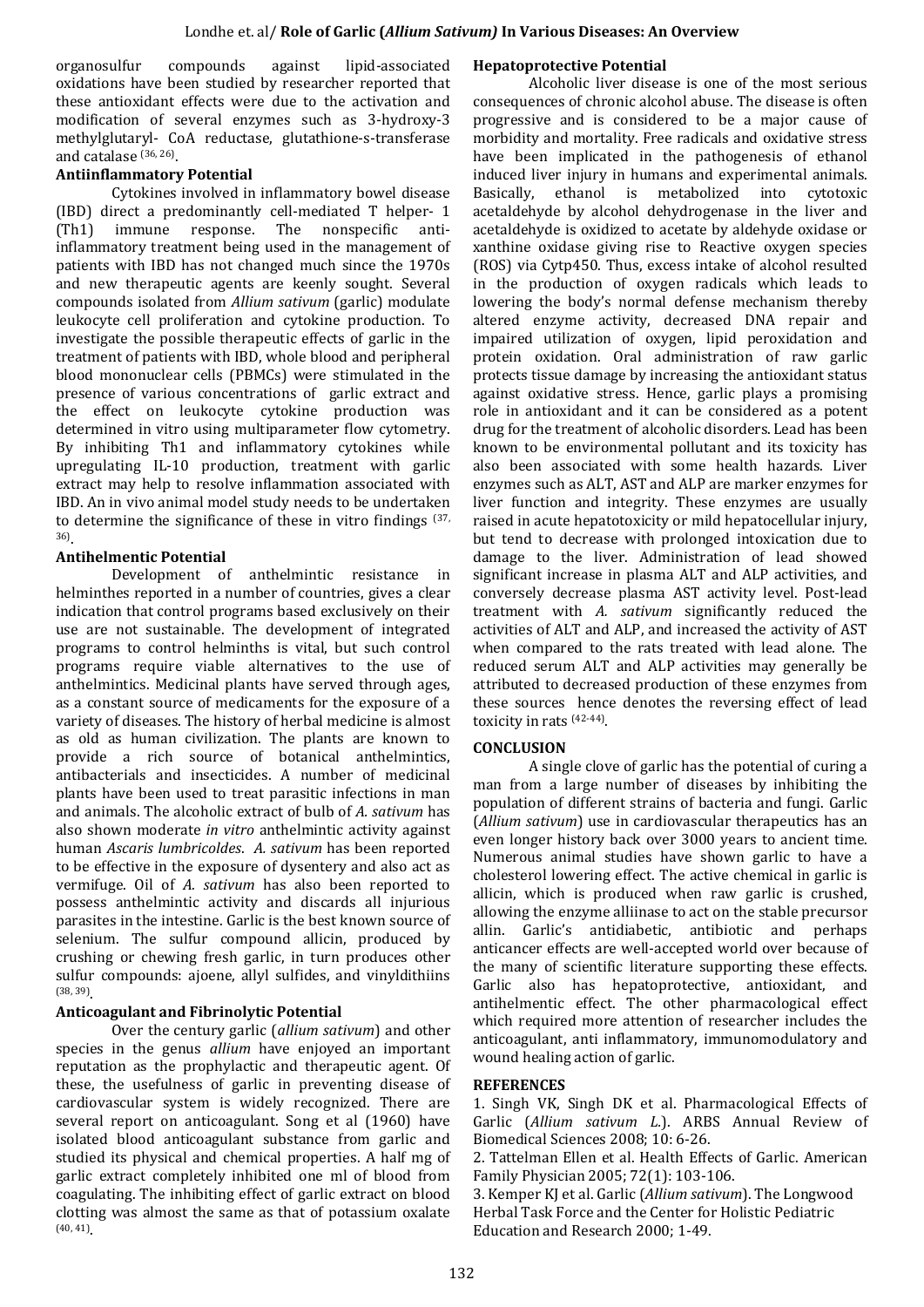4. Ried K, Frank OR, Stocks NP, Fakler P, Sullivan T et al. Effect of garlic on blood pressure: A systematic review and meta-analysis. BMC Cardiovascular Disorders 2008; 8(13): 1-12.

5. Ali M, Al-Qattan KK, Al-Enezi F, Khanafer RMA, Mustafa T et al. Effect of allicin from garlic powder on serum lipids and blood pressure in rats fed with a high cholesterol diet. Prostaglandins, Leukotrienes and Essential Fatty Acids 2000; 62(4): 253–259

6. Fallon MB, Abrams GA, Abdel-Razek TT, Dai J, Chen SJ, Chen YF, Luo B, Oparil S, Ku DD et al. Garlic prevents hypoxic pulmonary hypertension in rats. Am J Physiol Lung Cell Mol Physiol 1998; 275: L283-L287.

7. McRae MP et al. A review of studies of garlic (Allium sativum)on serum lipids and blood pressure before and after 1994: does the amount of allicin released from garlic powder tablets play a role?. Journal of Chiropractic Medicine 2005; 4(4): 182-190.

8. Chaverri JP, Tapia E, Medina-Campos ON, Granados MA, Franco M et al. Garlic prevents hypertension induced by chronic inhibition of Nitric oxide synthesis. Life Sciences 1998; 62(6): 71-77.

9. Rahman K et al. Historical Perspective on Garlic and Cardiovascular Disease. The journal of nutrition 2001; 131: 977S-979S.

10. Steiner. M, Li. W et al. Aged Garlic Extract, a Modulator of Cardiovascular Risk Factors: A Dose-Finding Study on the Effects of AGE on Platelet Functions. The journal of nutrition 2001; 131: 980S-984S.

11. Al-Qattan KK, Alnaqeeb MA, Ali M et al. The antihypertensive effect of garlic (*Allium sativum*) in the rat two-kidney–one-clip Goldblatt model. Journal of Ethno pharmacology 1999; 66: 217–222.

12. Srimuzipo P et al. Effect Of Fresh Garlic Preparation On Wound Treatment And Skin Disease In Dogs. International Conference on the Role of Universities in Hands-On Education Rajamangala University of Technology Lanna, Chiang-Mai, Thailand 2009; 175-180.

13. Jalali FSS, Tajik H, Javedi S, Mohammadi BH, Athari SSA et al. The efficacy of alcoholic extract of garlic on the healing process of experimental burn wound in the rabbit. Journal of animal and veterinary advances 2009; 8(4): 655- 659.

14. Liu CT, Wong PL, Lii CK, Hse H, Sheen LY et al. Antidiabetic effect of garlic oil but not diallyl disulfide in rats with streptozotocin-induced diabetes. Food and Chemical Toxicology 2006; 44: 1377–1384.

15. Khayatnouri M, Bahari K, Safarmashaei S et al. Study of the effect of Gliclazide and Garlic extract on Blood Sugar level in STZ–induced Diabetic Male Mice. Advances in Environmental Biology 2011; 5(7): 1751-1755.

16. Thomson M, Al-Amin ZM, Al-Qattan KK, Shaban LH, Ali. M et al. Anti-diabetic and hypolipidaemic properties of garlic (*Allium sativum*) in streptozotocin-induced diabetic rats. Int J Diabetes & Metabolism 2007; 15: 108-115.

17. Bokaeian M, Nakhaee A, Moodi B, Farhangi A, Akbarzadeh A et al. Effects Of Garlic Extract Treatment In Normal And Streptozotocin Diabetic Rats Infected With Candida Albicans. Indian Journal of Clinical Biochemistry 2010; 25 (2): 182-187.

18. Mahesar H, Bhutto MA, Khand AA, Narejo NT et al. Garlic Used As An Alternative Medicine To Control Diabetic Mellitus In Alloxan-Induced Male Rabbits. Pak J Physiol 2010; 6(1): 39-41.

19. Ejaz S, Woong LC, Ejaz A et al. Extract of garlic (allium sativum) in cancer chemoprevention. Experimental oncology 2003; 25: 93-97.

20. Islam MS, Kusumoto Y, Al-Mamun MA et al. Cytotoxicity and Cancer (HeLa) Cell Killing Efficacy of Aqueous Garlic

(Allium sativum) Extract. J. Sci. Res 2011; 3(2): 375-382.

21. Lau BHS, Tadi PP, Tosk JM et al. Allium sativum (garlic) and cancer prevention. Nutrition research 1990; 10: 937- 948.

22. Orekhov AN, Grunwald AH et al. Effects of Garlic on Atherosclerosis. *Nutrition1997;* 13(718): 656-663.

23. Efendy JL, Simmons DL, Campbell GR, Campbell JH et al. The effect of the aged garlic extract, 'Kyolic', on the

development of experimental atherosclerosis.

Atherosclerosis 1997; 132: 37–42.

24. Ashraf MZ, Hussain ME, Fahim M et al. Antiatherosclerotic effects of dietary supplementations of garlic and turmeric: Restoration of endothelial function in rats. Life Sciences 2005; 77: 837–857.

25. Benkeblia N et al. Antimicrobial activity of essential oil extracts of various onions (Allium cepa) and garlic (Allium sativum). Lebensm.-Wiss. u.-Technol 2004; 37: 263–268.

26. Yin MC, Cheng WS et al. Antioxidant and antimicrobial effects of four garlic-derived organosulfur compounds in ground beef. Meat Science 2003; 63: 23–28.

27. Tsao SM, Yin MC et al. In vitro antimicrobial activity of four diallyl sulphides occurring naturally in garlic and Chinese leek oils. J. med. Microbial. 2001; 50: 646-649.

28. Ankri S, Mirelman D et al. Antimicrobial properties of allicin from garlic. Microbes and Infection 1999; 2: 125−129.

29. Caporaso. N, Smith SM, Eng RHK, Antifungal Activity in Human Urine and Serum After Ingestion of Garlic (Allium sativum). Antimicrobial Agents and Chemotherapy 1983; 23(5): 700-702.

30. Davis LA, Shen JK, Cai Y et al. Antifungal Activity in Human Cerebrospinal Fluid and Plasma after Intravenous Administration of Allium sativum. Antimicrobial Agents And Chemotherapy 1990; 34(4): 651-653.

31. Motsei ML, Lindsey KL, Staden JV, Jager AK et al. Screening of traditionally used South African plants for antifungal activity against *Candida albicans.* Journal of Ethnopharmacology 2003; 86: 235–241.

32. Yoshida S, Kasuga S, Hayashi N, Ushiroguchi T, Matsuura H, Nakagawa s et al. Antifungal Activity of Ajoene Derived from Garlic. Applied and Environmental Microbiology 1987; 53(3) 615-617.

33. Singh VK, Sharma PK, Dudhe R, Kumar N et al. Immunomodulatory effects of some traditional medicinal plants. J. Chem. Pharm. Res 2011; 3(1):675-684.

34. Clement F, Siddanakoppalu NP, Yeldur PV et al. Identity of the immunomodulatory proteins from garlic (Allium sativum) with the major garlic lectins or agglutinins. International Immunopharmacology 2010; 10: 316-324.

35. Kyo E, Uda N, Kasuga S, Itakura Y et al. Immunomodulatory Effects of Aged Garlic Extract. Journal of nutrition 2001; 131: 1075S–1079S.

36. Tsai TH, Tsai PJ, Ho SC et al. Antioxidant and Antiinflammatory Activities of Several Commonly Used Spices. Journal of Food Science 2005; 70(1): C93-C97.

37. Hodge G, Hodge S, Han P et al. *Allium sativum* (Garlic) Suppresses Leukocyte Inflammatory Cytokine Production in Vitro: Potential Therapeutic Use in the Treatment of Inflammatory Bowel Disease. Cytometry 2002; 48: 209– 215.